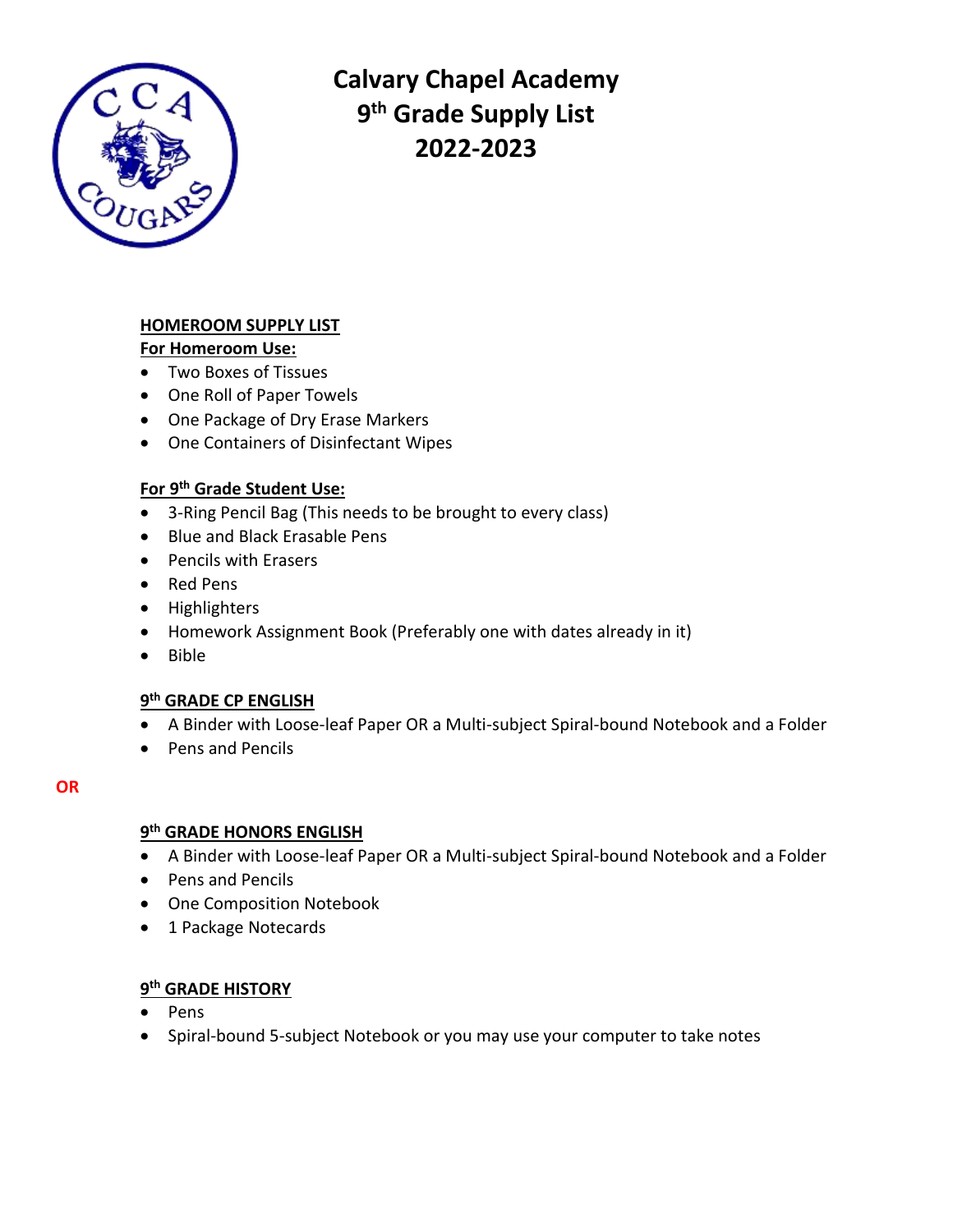## **9 th GRADE CP GEOMETRY**

- 2 or 3-subject Notebook For Math Only
- Scientific/Algebraic GRAPHING Calculator (Example: TI-83)
- Pencils (No pens in Math class-mechanical pencils are acceptable)
- Pocket Folder
- Book Cover
- Notecards (On a notecard ring would be best! You will need these notecards for proofs.)

#### **OR**

## **9 th GRADE HONORS GEOMETRY**

- Three-subject Notebook (For Math class only)
- Scientific/Algebraic Graphing Calculator (example: TI-34)
- Pencils or Erasable Pens
- 6-inch Plastic Ruler
- Pocket Folder
- Red Pens
- Highlighter
- Book Cover

## **9 th GRADE SPANISH**

- Small Spanish/English dictionary (Must have)
- One 2 or 3-subject Notebook (With perforated pages that are easily removed)
- Folder with Pockets
- Erasable Blue and Black Pens
- Red Pens for Correcting
- Pencils
- **•** Erasers

## **9 th GRADE COMPUTER CLASS**

- USB Flash Drive for Computer and School Use
- Notebook suggested for note-takers

# **9 th GRADE HONORS BIOLOGY**

- Calculator (You can use your math calculator)
- Soft Book Cover (Jumbo size)
- Clear Contact Paper to Cover Workbook
- One Mead Composition Book
- Cheap Pair of Headphones to use with the Computers in the Computer Lab (These will be left in the Science Lab)
- One, 1-inch Round Ring Binder, Clear View Cover, With Inside Pockets
- One Roll of Scotch Tape
- Blue and Black Pens
- Red Pens